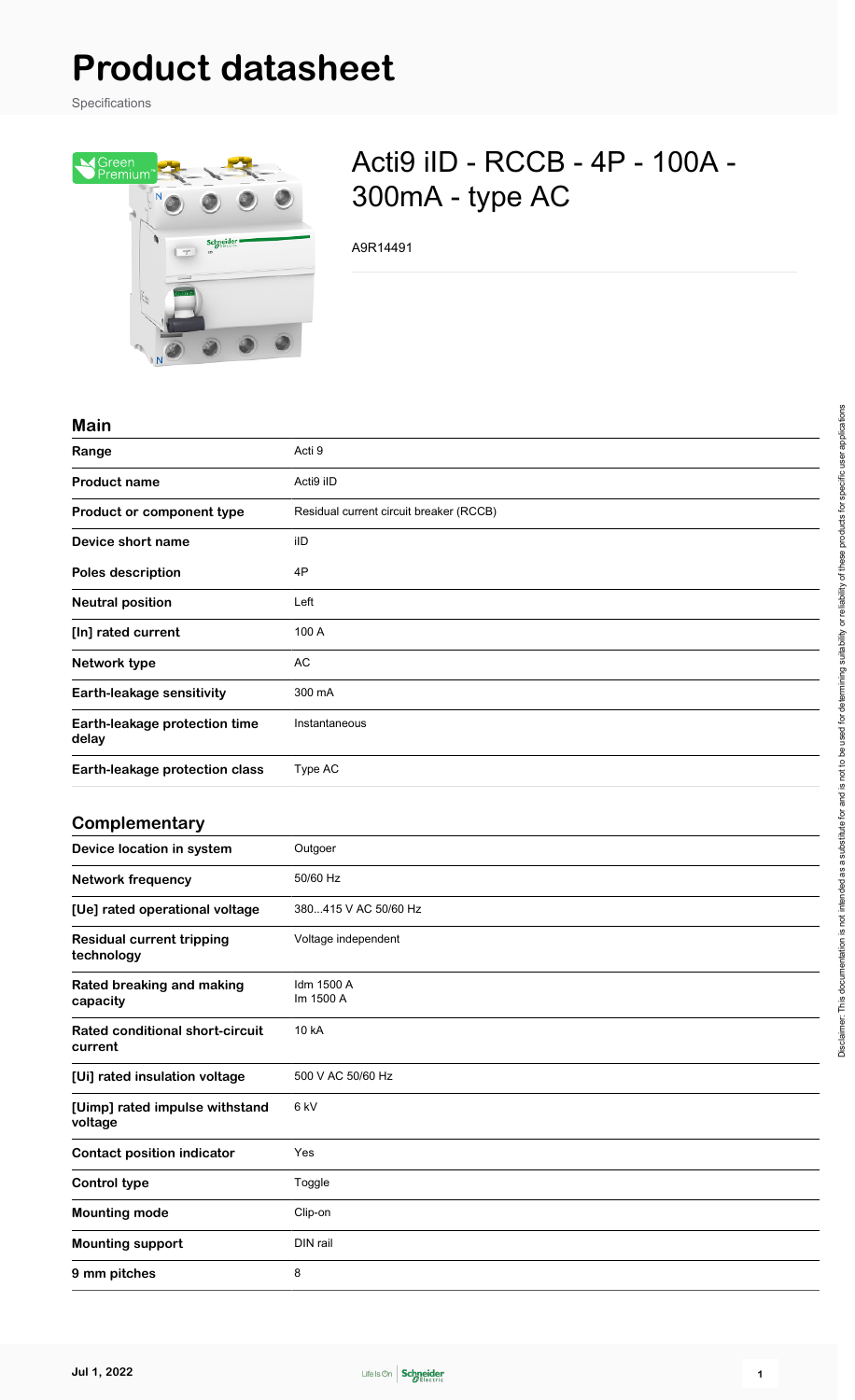| <b>Height</b>                      | 91 mm                                                                                                                                                                                            |
|------------------------------------|--------------------------------------------------------------------------------------------------------------------------------------------------------------------------------------------------|
| Width                              | 72 mm                                                                                                                                                                                            |
| Depth                              | 73.5 mm                                                                                                                                                                                          |
| Net weight                         | $0.37$ kg                                                                                                                                                                                        |
| Colour                             | White                                                                                                                                                                                            |
| <b>Mechanical durability</b>       | 20000 cycles                                                                                                                                                                                     |
| <b>Electrical durability</b>       | AC-1: 10000 cycles                                                                                                                                                                               |
| <b>Locking options description</b> | Padlocking device                                                                                                                                                                                |
| <b>Connections - terminals</b>     | Single terminal top or bottom 135 mm <sup>2</sup> rigid<br>Single terminal top or bottom 125 mm <sup>2</sup> flexible<br>Single terminal top or bottom 125 mm <sup>2</sup> flexible with ferrule |
| Wire stripping length              | 14 mm for top or bottom connection                                                                                                                                                               |
| <b>Tightening torque</b>           | 3.5 N.m top or bottom                                                                                                                                                                            |

#### **Environment**

| <b>Standards</b>                         | EN/IEC 61008-1                                                                   |
|------------------------------------------|----------------------------------------------------------------------------------|
| <b>Product certifications</b>            | SNI                                                                              |
|                                          |                                                                                  |
| IP degree of protection                  | IP20 conforming to IEC 60529<br>IP40 (modular enclosure) conforming to IEC 60529 |
| <b>Pollution degree</b>                  | 3                                                                                |
| Electromagnetic compatibility            | 8/20 us impulse withstand, 250 A conforming to EN/IEC 61008-1                    |
| Ambient air temperature for<br>operation | $-560 °C$                                                                        |
| Ambient air temperature for<br>storage   | $-4085 °C$                                                                       |

## **Packing Units**

| Unit Type of Package 1              | <b>PCE</b>      |
|-------------------------------------|-----------------|
| <b>Number of Units in Package 1</b> | $\mathbf 1$     |
| Package 1 Weight                    | 356.0 g         |
| Package 1 Height                    | 7.5 cm          |
| Package 1 width                     | 8.5 cm          |
| Package 1 Length                    | $10 \text{ cm}$ |
| <b>Unit Type of Package 2</b>       | S03             |
| <b>Number of Units in Package 2</b> | 27              |
| Package 2 Weight                    | 10.747 kg       |
| Package 2 Height                    | 30 cm           |
| Package 2 width                     | 30 cm           |
| Package 2 Length                    | 40 cm           |

### **Offer Sustainability**

| Sustainable offer status          | Green Premium product                   |
|-----------------------------------|-----------------------------------------|
| <b>REACh Regulation</b>           | <b>REACh Declaration</b>                |
| <b>EU RoHS Directive</b>          | Compliant<br><b>EU RoHS Declaration</b> |
| <b>Mercury free</b>               | Yes                                     |
| <b>RoHS</b> exemption information | Yes                                     |